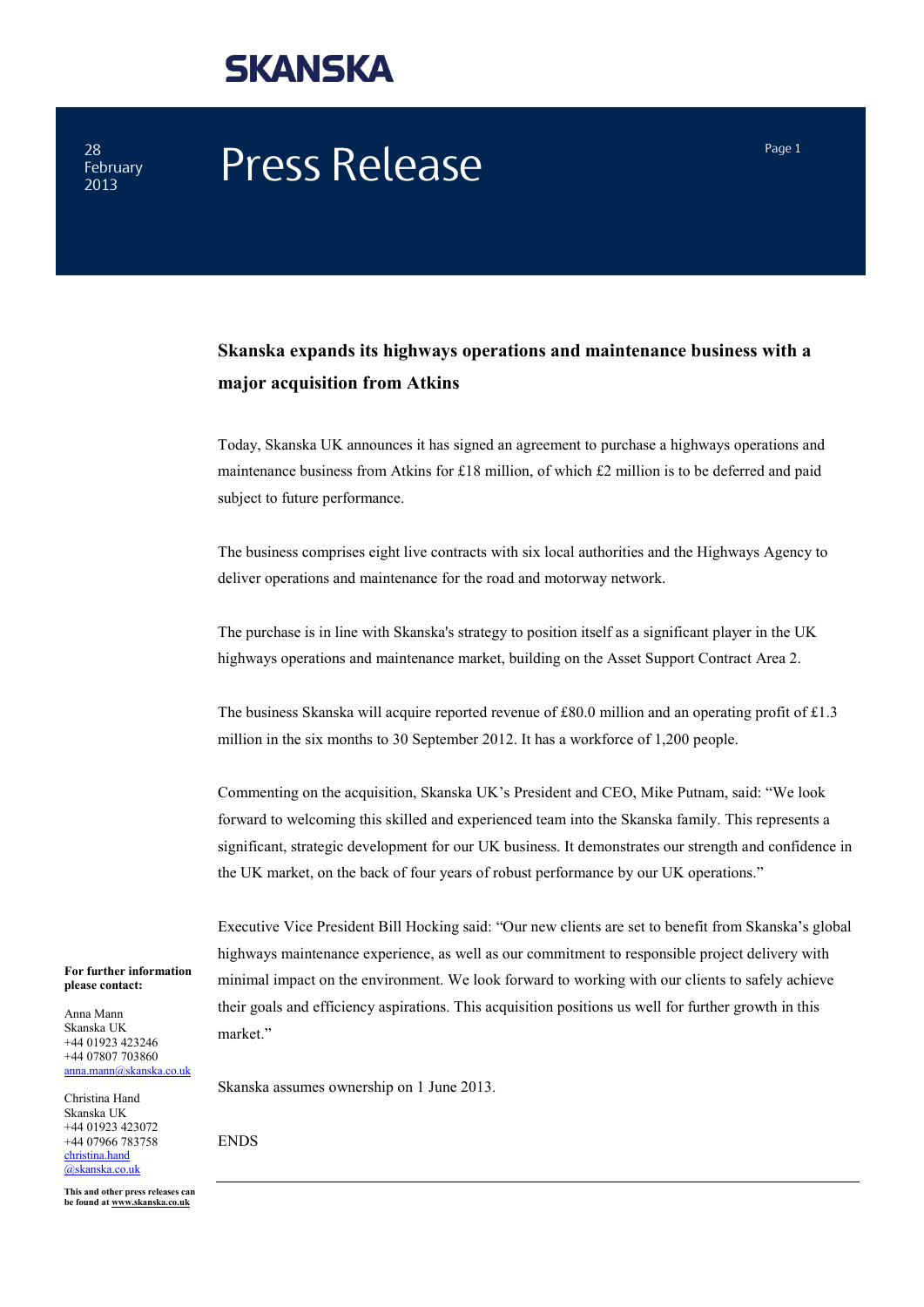### **SKANSKA**

28 February

# $P_{\text{P}}^{\text{28}}$  **Press Release** Press Press Page 2

#### Notes to editors

#### **The acquisition is in line with Skanska's strategy**

The acquisition is designed to strengthen Skanska's credentials in highways maintenance. It is in line with the company's strategy to position itself as a significant player in this market, building on its first highways maintenance framework win with the Highways Agency in 2012, in joint venture with Atkins: the Asset Support Contract Area 2.

One of Skanska's five strategic growth areas is regional presence. We understand the benefits of having a local base in areas where we do business. It helps us to understand the needs and drivers of local authorities and communities, so that we can help them meet their aspirations.

#### **Asset Support Contract Area 2**

The Asset Support Contract Area 2 is a five-year contract with the Highways Agency and covers design and maintenance of motorways and major A roads in the south-west of England. Skanska is in joint venture with Atkins on this contract. Asset support contracts replaced the managing agent contractor model, with the aim of delivering substantial maintenance savings. Skanska and Atkins are also working together on the delivery of the improvement schemes on the M25.

#### **Experience of delivering roads projects for local authorities**

Skanska UK has solid experience of delivering roads projects for local authorities.

In Weymouth, for example, the team constructed a £60 million relief road for Dorset County Council, while in Scarborough we have delivered a £29 million road improvement scheme and park-and-ride facilities for North Yorkshire County Council. In Surrey, Croydon and Lewisham, Skanska is delivering street lighting PFI services.

In London, we delivered the South Central Maintenance Contract for Transport for London (£25 million pa). We have also delivered highway maintenance services to Haringey, Hackney, Hounslow, Ealing and the City of London.

| <i>Tr</i> ogue Diministra |                 |                                      |
|---------------------------|-----------------|--------------------------------------|
|                           | Skanska UK      | Skanska globally                     |
| Employees                 | 4.000           | 57,000                               |
| 2012 revenue              | £1.166 billion  | About £12.5 billion (SEK123 billion) |
| 2012 operating income     | $£42.1$ million | About £927 million (SEK9.1 billion)  |
| President and CEO         | Mike Putnam     | Johan Karlström                      |
| Established               | 2000            | 1887                                 |

#### **About Skanska**

**Skanska is one of the world's leading project development and construction groups. The UK operation is one of the country's top 10 contractors.**

Working collaboratively with customers, partners and our supply chain, we make a positive difference to society.

In the UK, Skanska is famous for building iconic structures like 30 St Mary's Axe (the Gherkin), Heron Tower, Barts and The Royal London hospitals and the QEII Bridge. Just as important are our extensive service-based contracts: upgrading London's gas infrastructure, a wealth of facilities maintenance contracts, long-term street lighting projects, and landscaping for the London 2012 Olympic Park in Stratford.

[skanska.co.uk](http://www.skanska.co.uk/)  twitter.com/ SkanskaUKplc